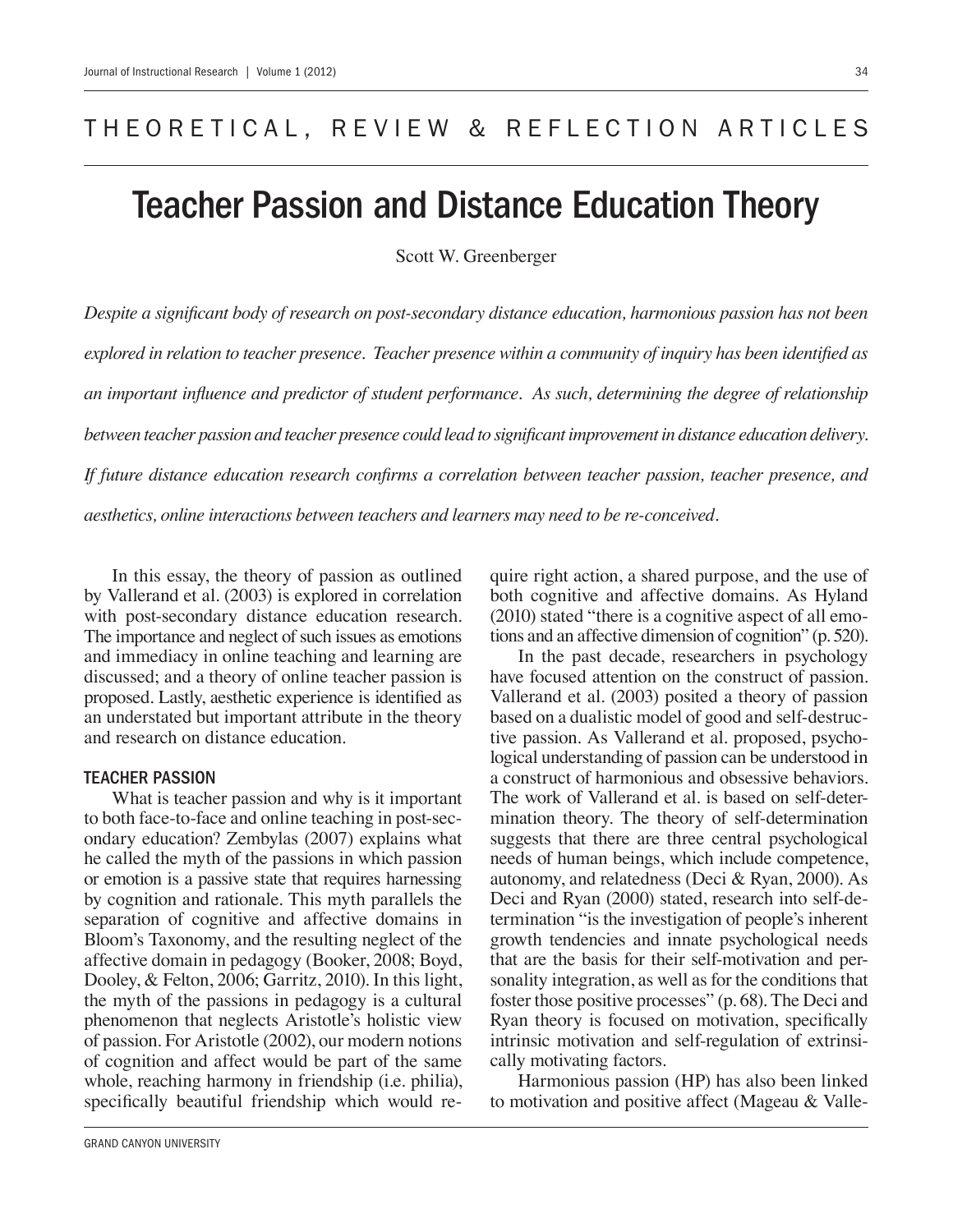rand, 2007). As Mageau and Vallerand stated "positive affect has been defined as a state of high energy and pleasurable engagement" (p. 313). In this regard, the study of HP could improve pedagogy by providing parameters for teacher training and improved interpersonal communication. In the construct of a face-to-face classroom, if a teacher is harmoniously passionate this would theoretically have a measurable positive effect on student satisfaction and student outcomes. However, Carbonneau, Vallerand, Fernet, and Guay (2008) empirically researched the role of passion in face-to-face teaching and found an important result. Carbonneau et al. in examining secondary and post-secondary teachers found that the self-perceived passionate teacher, whether harmonious or obsessive, can have a positive impact on student behavior. As Carbonneau et al. stated, "the finding that harmonious and obsessive passion have a similar and positive impact on others is interesting because the two types of passions are fueled by quite different kinds of processes" (p. 983). As Carbonneau et al. suggested, however, students may have difficulty in distinguishing harmonious from obsessive passion in teachers. More research is needed to explain this result. Nonetheless, theoretically many factors, including maturity and level of perceptivity of students in the study, could explain the way students perceive teacher passion. One such factor is the felt closeness of teacher and student; this relationship is discussed in the literature as "immediacy."

The psychological construct of immediacy has been defined as a felt interpersonal closeness through both verbal and non-verbal communication (Anderson, 1979; Gorham, 1988; Mehbabian, 1967). As Thweatt and McCroskey (1996) stated "immediate behaviors may actually decrease the physical distance, or they may decrease the psychological distance" (p. 198). Immediate behaviors in face-to-face settings include smiles, physical proximity, and other verbal cues indicating a physical and psychological interpersonal closeness (Thweatt & McCroskey, 1996). In this frame of reference, immediacy can produce interpersonal connection, a feeling of closeness between participants that may seem like friendship (Anderson, 1979). In terms of teacher passion, such immediacy may affect participant perceptions, which could explain the surprising findings of the Carbonneau et al (2008) study. In terms of distance education, further exploration of the constructs of teacher passion and immediacy may help improve online instruction.

#### Distance Education Theory

Distance learning theories such as transactional distance and community of inquiry have helped shape our perception of distance education. Specifically, Moore's (1993) theory of transactional distance helped focus attention on the psychological aspects of pedagogy in distance education, specifically theorizing that as interaction increases perceived psychological distance decreases. Moore's theory correlates with the aforementioned immediacy construct, the continued exploration of which may have a significant impact on distance education (C. Baker, 2010). In addition, Moore (1989) outlined three types of interaction in distance education, including teacher-student, student-student, and student-content, which Anderson (2003) further expanded to six types of interaction. Specifically, Anderson added teacher-teacher, teacher-content, and content-content types, which serve to highlight teacher specific behavior and content interaction.

Building on the work of Moore (1993) and others, Garrison, Anderson, and Archer (2000) developed the community of inquiry (COI) model, which defined distance learning in terms of teacher presence, cognitive presence, and social presence. Although recent research has critiqued certain aspects of this dynamic, including the importance of the social presence construct (Annand, 2011; Rourke & Kanuka, 2009), the COI model remains the most complete and comprehensive process model on interaction in distance education. Concurrently, Holmberg (2003) re-conceived the need for empathy or personal connections between instructors and students in distance learning contexts. Holmberg's theory correlates with the positive affect elements in teacher passion and the felt closeness of teacher immediacy.

One element of distance education that has been shown to be a key component to successful learning outcomes is teacher presence, which is a studentcentered approach to learning (Anderson, Rourke, Garrison, & Archer, 2001; Fish & Wickersham, 2009; Garrison & Cleveland-Innis, 2005; Gorsky & Blau, 2009; Lear, Isernhagen, LaCost, & King, 2009; Pawan, Paulus, Yalcin, & Chang, 2003). However, time and space issues, as well as technology and the student-centered approach itself differ from tradi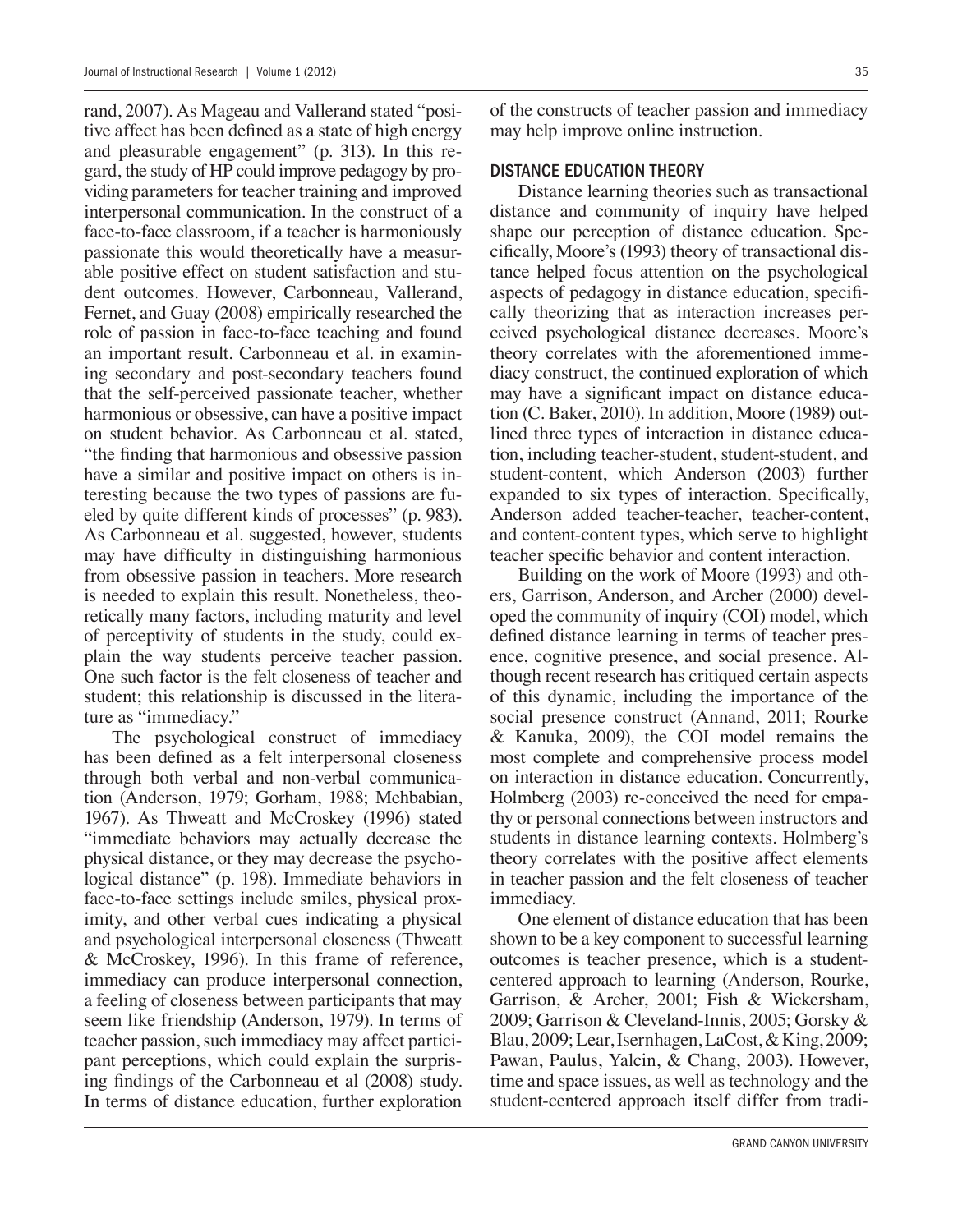tional modes of teaching in face-to-face settings. As a result, the transition to online teaching may be a difficult one for many college professors. As Easton (2003) stated the absence of visual cues changes the teaching and learning dynamic, which further complicates the practice of immediacy in distance education. Other researchers have shown the need for more interaction between teachers and learners in distance learning environments (Sugar, Martindale, & Crawley, 2007). In sum, for teachers to be effective in distance education, a transformation of their pedagogy is required (Coppola, Hiltz, & Rotter, 2002; Young, 2006). As Meyer (2002) stated, one obvious significance of the advent of distance education is the refocusing of our attention on what it means to teach and learn, to improve pedagogy.

In an effort to improve post-secondary pedagogy, Chickering and Gamson (1987) outlined seven principles of good teaching in undergraduate education. Chickering and Ehrmann (1996) added to this thesis by stating that these principles should be applied to distance education. Some researchers have tried to make such an application. For example, Zhang and Walls (2006) applied the Chickering and Gamson model to online teacher self-perceptions. Surprisingly, the least endorsed principle in the Zhang and Walls study was the principle of encouraging cooperation amongst students, which is the very principle upon which Garrison, Anderson, and Archer (2000) based their community of inquiry model. Given the aforementioned discussion on immediacy and the need for quality online interactions, the Zhang and Walls study leads one to conclude that online instructors may perceive their role as merely instructors, not as facilitators or mediators, both of which require a greater degree of emotional investment.

#### Affect or Emotions in Distance Education

One aspect of the community of inquiry model that is understated is the importance of affect or emotions in the teacher presence construct. The debate over the focus on cognitive rather than affective elements in teaching initiated in face-to-face pedagogy (Leat, 1993). However, early on distance education researcher and theorist Borje Holmberg (1983) postulated the need for what he termed "guided didactic conversation" in distance education. Such teaching, as Holmberg (2003) reformulated as empathy, requires the distance education teacher to form personal relationships with their students.

Bloom's Taxonomy is the accepted basis for instructional design and includes three domains: cognitive, affective, and psychomotor (Savickiene, 2010). As researchers have shown, the cognitive and psychomotor domains are often emphasized in pedagogy to the relative neglect of the affective domain (Buchanan & Hyde, 2008; Pierce & Oughton, 2007). In addition, the affective domain is largely one confined to practice in religious education and the caring professions, such as counseling and the health care fields (Buchanan and Hyde, 2008; Hall, 2008).

Recently researchers have begun to extensively explore emotional or affective elements in distance education instruction (Feng, Lazar, & Preece, 2004; Schaber, Wilcox, Whiteside, Marsch, & Brooks, 2010; Sitzman, 2010, Taylor, 2011). However, the literature does not show that researchers have explored the relationship between the teacher passion construct, as put forth by Carbonneau et al. (2008), and the teacher presence construct of Garrison, Anderson, and Archer (2000), or the uniting of the cognitive and affective domains into an aesthetic approach to online instruction. Nonetheless, the psychological construct of immediacy in distance education has received some attention from researchers (C. Baker, 2010; Kucuk, 2009; Melrose & Bergeron, 2006; Woods & Baker, 2004).

#### Harmoniously Passionate Distance Education **TEACHER**

What would a harmoniously passionate teacher look like in a distance learning classroom? For this thought project, let us use the construct of an asynchronous distance learning classroom, which is the most common format in distance education (Parsad, Lewis, & Tice, 2008). The student-centered approach offered by Holmberg (1983) requires real emotional connections between participants, or the presence of immediacy. In this regard, as Garrison (1994) stated, the teacher would demonstrate care and bestowal toward students. Within the community of inquiry model teacher presence would be sympathetic. However, Holmberg (2003) specifically used the word empathy to describe the kind of re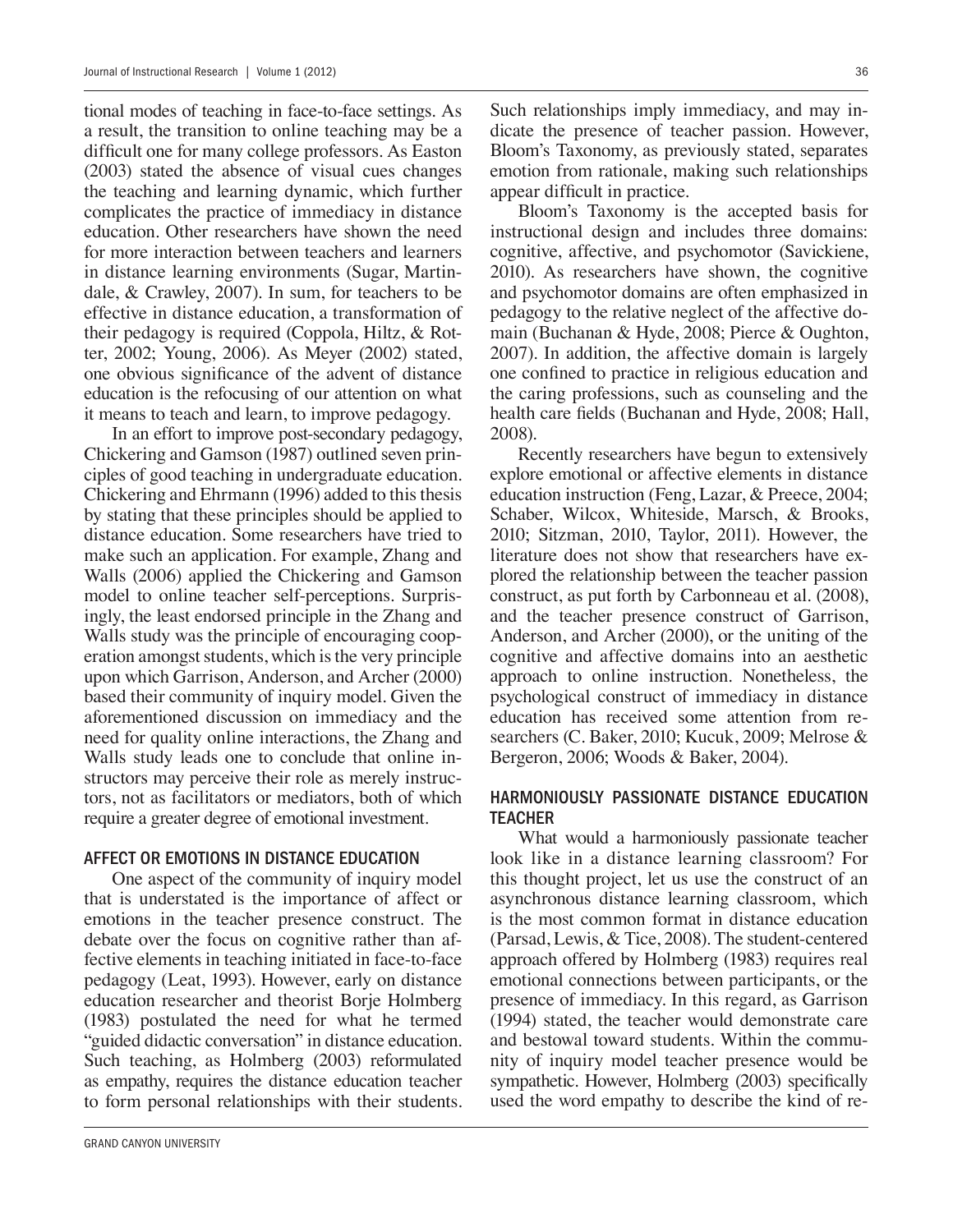lationships distance education teachers ought to have with their students. Various researchers from different disciplines have endeavored to define the difference between sympathy and empathy (Agosta, 2011; Clark, 2010; Darwell, 1998; Yegdich, 1999). Sympathy seems to fit more closely the nature of the relationship being devised in this essay. As Darwell (1998) stated, sympathy implies self-regard as well as regard for the object of sympathy, namely the other. This is not always the case with the concept of empathy (Darwell, 1998). This definition of sympathy fits well with our previous discussion of harmonious passion and the community of inquiry model. In this light, the health of the person sympathizing as well as the person cared for are equally important.

Moore's (1989) three types of interaction in distance education offers us an opportunity to understand how a harmoniously passionate teacher would interact in an asynchronous learning environment. As Moore (1993) stated in his transactional distance theory for psychological distance to decrease interaction must increase, a dynamic that mirrors the construct of immediacy as outlined by Thweatt & McCroskey (1996). The objects of sympathy for the members of the community of inquiry, according to Garrison, Anderson, and Archer (2000), are the other participants. A harmoniously passionate (HP) distance education teacher would be more receptive and responsive, meaning more timely and caring, to the questions, concerns, and comments of the community participants. In student-student interaction, the HP teacher as moderator would have positive affect, and hence positive comments and encouragement, facilitating more frequent and in-depth interaction among peers. In the student-content interaction, the HP teacher would be organized, providing diverse course content and be receptive to changing content when warranted. In threaded discussions, the HP teacher would be positive, timely, and sympathetic to the learning needs of individual students. In sum, the level of one's care for one's work under the HP model of teaching would consistently produce a more harmonious learning environment for distance education students, which may have the added effect of increasing learning outcomes.

#### Aesthetics in Distance Education

Empirical research is needed to determine the

prevalence and qualities of teacher passion in post-secondary distance education. It is clear from what has been previously stated, however, that the affective or emotional part of pedagogy is often neglected. From the aforementioned, the following conclusion may be reached. Aesthetics, or an appreciation of beauty or beautiful interactions, is a missing element in pedagogy, and distance education in particular (Alexander, 1987; Baker, 2010; Dewey, 1934/1980; Garrison, 1994; Parrish, 2006). Distance education research has helped us refocus our attention on the idea that psychological distance may occur in education, but the appreciation of online interaction as potentially beautiful has not occurred. As Sachs, a recent translator of Aristotle, stated, "an action is right in the same way that a painting might get everything just right" (Aristotle, 2002, p. xxi). Sachs suggests the Greek word to kalon normally translated in Aristotle's Nicomachean Ethics as noble is better understood in the Greek as well in our time as beautiful. In this way, beautiful learning environments have logic and hence harmony, which may result in beautiful outcomes (i.e. teacher and student satisfaction, higher order thinking, and student achievement). To grasp the disconnect between modern notions of beauty and education, let us think about the following geometry example.

Think of two Euclidean right triangles with sides of the same length. In our reflection, we can clearly envision superimposing one triangle on the other. Once superimposed, the two right triangles would appear to be one. They would be in accord, perfectly match, or have harmony. One might even call such accord beautiful. If one of the two triangles were obtuse or acute, the two triangles would not be in accord. They would be discordant. Music theory, which commonly uses the terms accord and discord, also points toward aesthetic experience (Aigen, 2007). Intuitively we would call accordant music beautiful. The same holds for education. We may say a piece of music is beautiful in the same way we may say a learning environment is beautiful. We intuitively know the difference. The same holds for distance education, but the additional challenges presented by differences in space and time of the participants bring to the forefront the challenge for teaching and learning in distance education. In appreciating online interaction as potentially beautiful, we move from quick learning solutions to discussions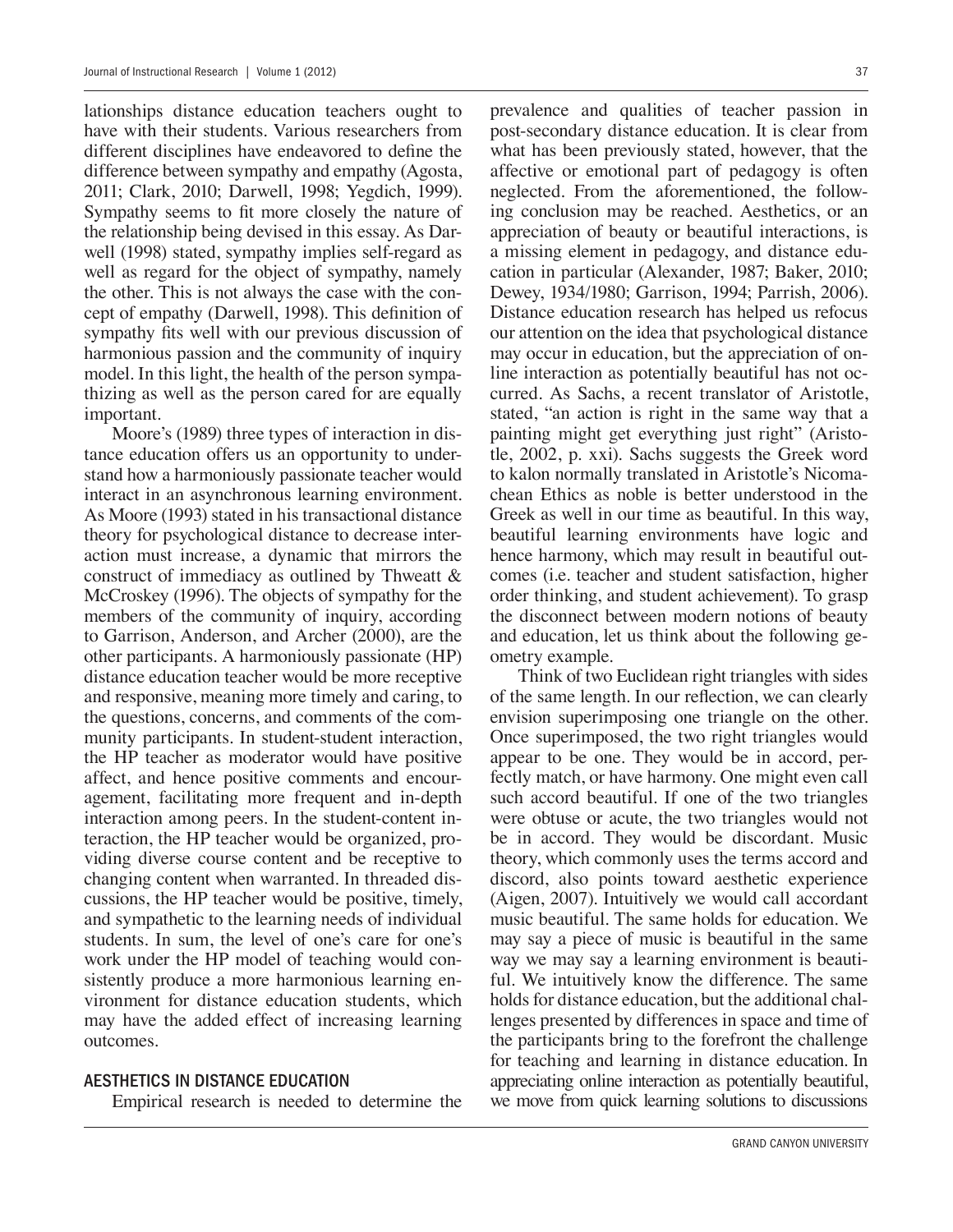about invested relationships, something akin to friendships. However, modern conceptions of pedagogy are not formulated to view teachers as friends, or teaching and learning as friendships. This fundamental understanding of beauty in its broader sense could help us merge the cognitive with the affective in teaching and learning, and hence construct the parameters for building and sustaining a sense of community in distance learning environments (Mc-Millan & Chavis, 1986; Rovai, 2001).

#### **CONCLUSION**

Whether the post-secondary online teacher mentors, facilitates, instructs, or all of the above, if such a teacher is to guide a community of inquiry, that is mediate a beautiful learning environment, he or she needs to have sympathy with their students, which implies the ability to emotional connect in the way suggested by Holmberg (2003). Though theoretically a distance education teacher could "act" like he or she has sympathy or "act" with immediacy, that is give others the sense that their actions are genuine, without being harmoniously passionate, such behavior would still be congruent with the findings of Carbonneau et al. (2008). The difference would affect the teacher in the long term not the student. Bringing beauty into the discussion of distance education theory requires what Dewey and Bentley (1949) described as a transactional understanding of experience, which moves aesthetics to the center of experience and requires accepting the idea that contexts are comprised of the histories of the participants, their feelings, their decisions in a given learning environment, and consequences those actions bring (Brinkmann, 2011; Girod, Twyman, & Wojcikiewicz, 2010; Kokkos, 2009; Parrish, 2006). The harmoniously passionate online teacher would theoretically not only engender motivation in others to construct meaning, hence producing growth in awareness and understanding, but also help make the online learning environment a beautiful place to be.

Reflection, however, is needed to make beautiful things, or to have beautiful outcomes. Online instructors should reflect upon their pedagogy and ask themselves if being passionate about their profession matters to them. In this regard, the purpose for teaching may be more important than the process itself. Furthermore, viewing students more as friends may both improve and give greater meaning to online instruction. It is agreed that the absence of visual cues in asynchronous learning may produce learning environments that seem generic, shallow, or empty, something not resembling beauty. However, in creating personal harmony and projecting positive emotions, online instructors may help the learning environment feel vibrant. If an instructor is to improve his or her online engagement, beauty needs to come from within and be shared with students. This, as Vallerand et al. (2003) stated, is harmonious passion.

### Author Biography

Scott W. Greenberger earned his Bachelor of Arts degree in Urban and Regional Planning from the University of Wisconsin at Green Bay and his Master of Arts in Liberal Arts from St. John's College in Annapolis, Maryland. Currently, he is a doctoral student at Grand Canyon University enrolled in the Doctorate of Education program in Organizational Leadership with an emphasis in Higher Education Leadership. His research focuses on teacher passion in distance education.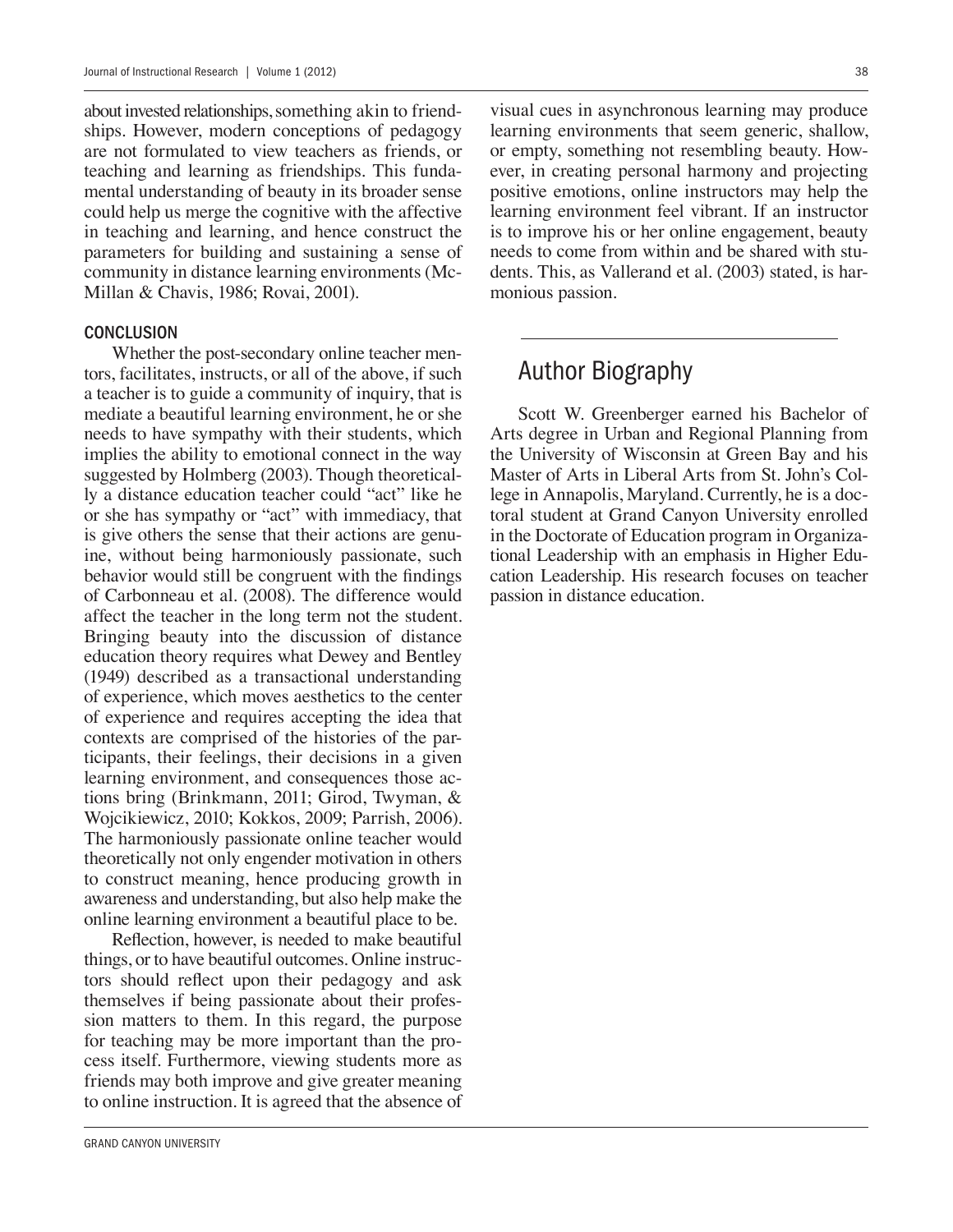## References

Agosta, L. (2011). Empathy and sympathy in ethics. Internet Encyclopedia of Philosophy. Retrieved from http://www.iep.utm. edu/emp-symp/

Aigen, K. (2007). In defense of beauty: A role for the aesthetic in therapy theory: Part I: The development of aesthetic theory in therapy. Nordic Journal of Music Therapy, 16(2), 112-128.

Alexander, T. (1987). John Dewey's theory of art, experience, and nature: The horizons of feeling. Albany, NY: State University of New York Press.

Anderson, J. F. (1979). Teacher immediacy as a predictor of teaching effectiveness. In D. Nimmo (Ed.), Communication Yearbook 3(pp. 543-559). New Brunswick, NJ: Transaction Books.

Anderson, T. (2003). Modes of interaction in distance education: Recent developments and research questions. In M. Moore & W.G. Anderson (Eds.), Handbook of distance education (pp. 129- 146). Mahwah, NJ: Lawrence Erlbaum Associates.

Anderson, T., Rourke, L., Garrison, D. R., & Archer, W. (2001). Assessing teaching presence in a computer conferencing context. Journal of Asynchronous Learning Networks, 5(2), 1-17.

Annand, D. (2011). Social presence within the community of inquiry framework. The International Review of Research in Open and Distance Learning, 12(5), 40-56.

Aristotle. (2002). Aristotle nicomachean ethics. (J. Sachs, Trans.). Newburyport, MA: Focus Publishing/R. Pullins Co.

Baker, C. (2010). The impact of instructor immediacy and presence for online student affective learning, cognition, and motivation. The Journal of Educators online, 7(1), 1-30. Retrieved from http://www. thejeo.com/Archives/Volume7Number1/BakerPaper.pdf

Baker, J.D. (2010). Perceptions of immediacy, cohesiveness, and learning in online courses. Christian Perspectives in Education, 4(1). Retrieved from http://digitalcommons.liberty.edu/cpe/vol4/iss1/4

Booker, M. J. (2008). A roof without walls: Benjamin Bloom's taxonomy and the misdirection of American education. Academic Questions, 20(4), 347-355. doi: 10.1007/s12129-007-9031-9

Boyd, B. L., Dooley, K. E., & Felton, S. (2006). Measuring learning in the affective domain using reflective writing about a virtual international agriculture experience. Journal of Agricultural Education, 47(3), 24-32. doi: 10.5032/jae.2006.03024

Brinkmann, S. (2011). Dewey's neglected psychology: Rediscovering his transactional approach. Theory & Psychology, 21(3), 298-317. doi: 10.1177/0959354310376123

Buchanan, M. T., & Hyde, B. (2008). Learning beyond the surface: engaging the cognitive, affective and spiritual dimensions within the curriculum. International Journal of Children's Spirituality, 13(4), 309-320. doi:10.1080/13644360802439458

Carbonneau, N., Vallerand, R. J., Fernet, C., & Guay, F. (2008). The role of passion for teaching in intrapersonal and interpersonal outcomes. Journal of Educational Psychology, 100(4), 977-987. doi: 10.1037/a0012545

Chickering, A. W., & Ehrmann, S. C. (1996). Implementing the seven principles: Technology as lever. AAHE Bulletin, 49(2), 3-6.

Chickering, A. W., & Gamson, Z. F. (1987). Seven principles for good practice in undergraduate education. AAHE Bulletin, 39(7), 3-7.

Clark, A. J. (2010). Empathy: An integral model in the counseling process. Journal of Counseling & Development, 88(3), 348-356.

Coppola, N. W., Hiltz, S. R., & Rotter, N. G. (2002). Becoming a virtual professor: Pedagogical roles and asynchronous learning networks. Journal of Management Information Systems, 18(4), 169-189.

Darwell, S. (1998). Empathy, sympathy, care. Philosophical Studies:An International Journal for Philosophy in the Analytic Tradition, 89(2/3), 261-282.

Deci, E. L., & Ryan, R. M. (2000). The "what" and "why" of goal pursuits: Human needs and the self-determination of behavior. Psychological Inquiry, 11(4), 227-268. doi: 10.1207/S15327965P-LI1104\_01

Dewey, J. (1922). Human nature and conduct. New York, NY: Henry Holt and Company.

Dewey, J. (1938). Logic: The theory of inquiry. New York, NY: Holt, Rinehart and Winston.

Dewey, J. (1980). Art as experience. New York, NY: Perigee Books. (Original work published 1934).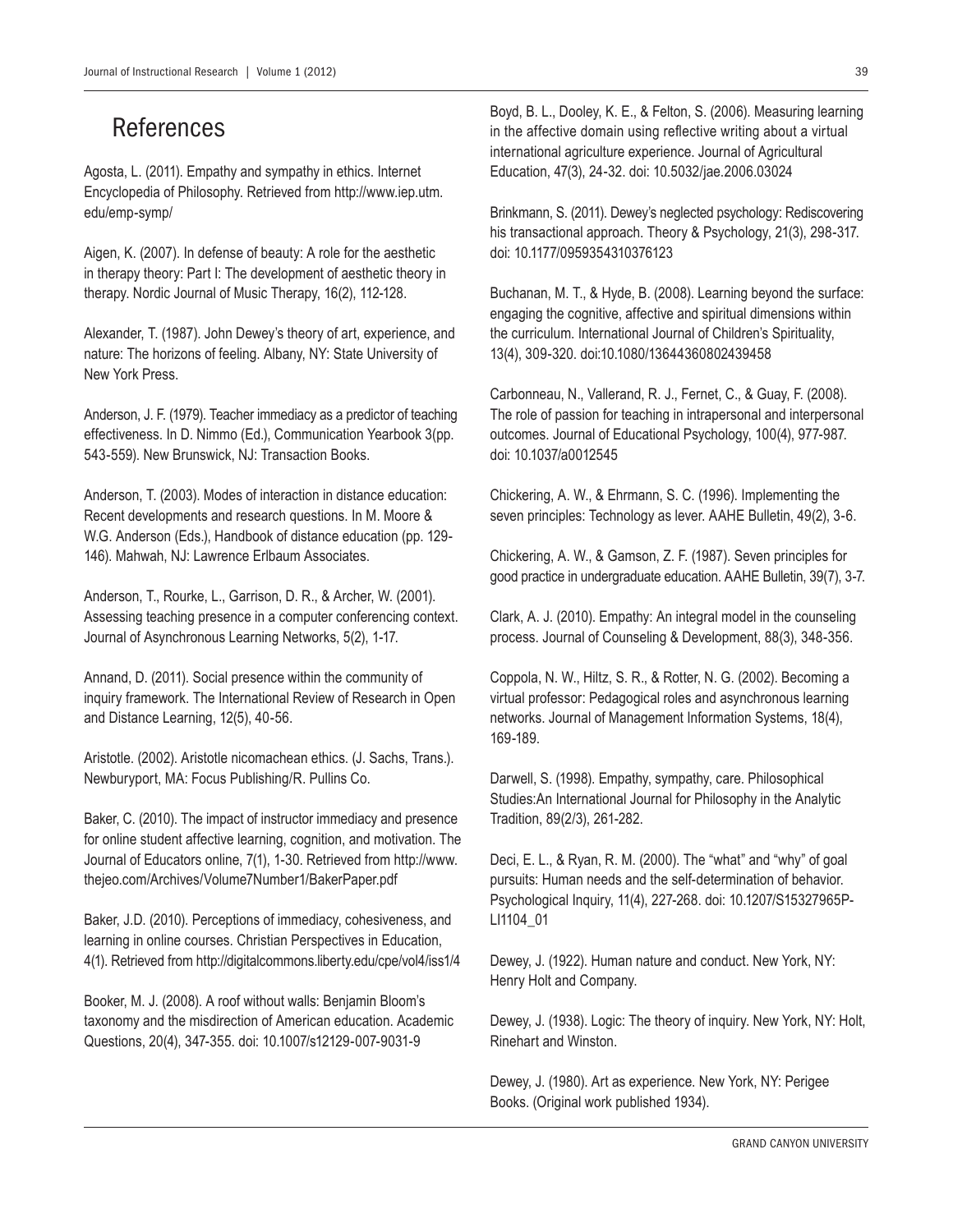Dewey, J. & Bentley, A. F. (1949). Knowing and the known. Boston: Beacon Press.

Easton, S. S. (2003). Clarifying the instructor's role in online distance learning. Communication Education, 52(2), 87-105.

Feng, J., Lazar, J., & Preece, J. (2004). Empathy and online interpersonal trust: A fragile relationship. Behaviour & Information Technology, 23(2), 97-106.

Fish, W. W., & Wickersham, L. E. (2009). Best practices for online instructors: Reminders. Quarterly Review of Distance Education, 10(3), 279-284.

Garrison, J. W. (1994). Dewey and eros: Wisdom and desire in the art of teaching. New York, NY: Teachers College Press.

Garrison, D. R., Anderson, T., & Archer, W. (2000). Critical inquiry in a text-based environment: Computer conferencing in higher education. The Internet and Higher Education, 2(2/3), 87-105.

Garrison, D. R., & Cleveland-Innes, M. (2005). Facilitating cognitive presence in online learning: Interaction is not enough. The American Journal of Distance Education, 19(3), 133-148. doi: 10.1207/ s15389286ajde1903\_2

Garritz, A. (2010). Pedagogical content knowledge and the affective domain of scholarship of teaching and learning. International Journal for the Scholarship of Teaching & Learning, 4(2), 1-6.

Girod, M., Twyman, T., & Wojcikiewicz, S. (2010). Teaching and learning science for transformative, aesthetic experience. Journal of Science Teacher Education, 21(7),801-824. doi: 10.1007/ s10972-009-9175-2

Gorham, J. (1988). The relationship between verbal teacher immediacy behaviors and student learning. Communication Education, 37(1), 40-53.

Gorsky, P., & Blau, I. (2009). Online teaching effectiveness: A tale of two instructors. International Review of Research in Open and Distance Learning, 10(3), 1-27.

Hall, C. (2008). The place of empathy in social constructionist approaches to online tutor training in higher education. Malaysian Journal of Distance Education, 10(2), 33-49.

Holmberg, B. (1983). Guided didactic conversation in distance education. In D. Sewart, D. Keegan, & B. Holmberg (Eds.), Distance education: International perspectives (pp. 114-122). London: Croom Helm.

Holmberg, B. (2003). A theory of distance education based on empathy. In M. Moore & W.G. Anderson (Eds.) Handbook of distance education (pp. 79-86). Mahwah, NJ:Lawrence Erlbaum Associates.

Hyland, T. (2010). Mindfulness, adult learning and therapeutic education: Integrating the cognitive and affective domains of learning. International Journal of Lifelong Education, 29(5), 517- 532. doi: 10.1080/02601370.2010.512792

Kokkos, A. (2009). Tranformative learning through aesthetic experience: Towards a comprehensive methodology. Paper presented at the 8th International Conference on Transformative Learning, Bermuda, November 2009. Retrieved from http://events. cedefop.europa.eu/curriculum-innovation-2011/images/stories/ files/Tranformative%20Learning%20through%20Aesthetic%20 Experience.pdf

Kucuk, M. (2009). Teacher immediacy behaviors and participation in computer mediated communication. Turkish Online Journal of Distance Education-TOJDE, 10(2). Retrieved from http://tojde. anadolu.edu.tr/tojde34/articles/article\_13.htm

Lear, J. L., Isernhagen, J. C., LaCost, B. A., & King, J. W. (2009). Instructor presence for web-based classes. Delta Pi Epsilon Journal, 51(2), 86-98.

Leat, D. K. (1993). Competence, teaching, thinking and feeling. Oxford Review of Education, 19(4), 499-510.

Mageau, G., & Vallerand, R. J. (2007). The moderating effect of passion on the relation between activity engagement and positive affect. Motivation and Emotion, 31(4), 312-321. doi:10.1007/s11031- 007-9071-z

McMillan, D. W., & Chavis, D. M. (1986). Sense of community: A definition and theory. Journal of Community Psychology, 14(1), 6-23.

Mehbabian, A. (1967). Orientation behaviors and nonverbal attitude communication. Journal of Communication, 17(4), 324-332. doi:10.1111/j.1460-2466.1967.tb01190.x

Melrose, S., & Bergeron, K. (2006). Online graduate study of health care learners' perception of instructional immediacy. International Review of Research in Open and Distance Learning, 7(1), 1-13.

Meyer, K. A. (2002). Quality in distance education: Focus on-online learning. Retrieved from ERIC database. (ED470042)